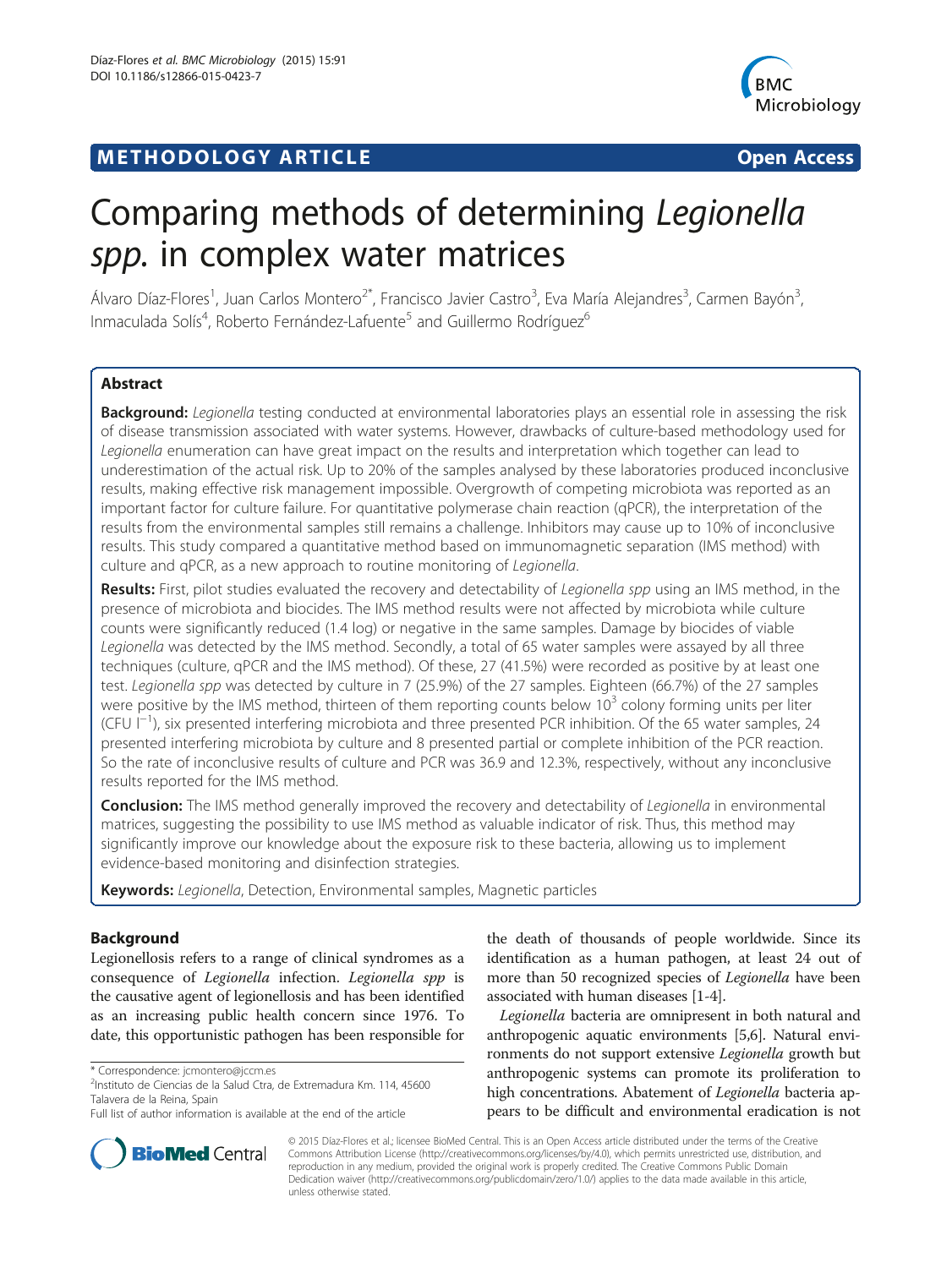possible. Legionella can transform itself into viable but non culturable (VBNC) and persistent forms, as well as grow on necrotrophic substrate and survive in protozoa and biofilm, compromising the efficiency of control strategies based on chemical, mechanical and physical disinfection systems [[7](#page-8-0)-[10](#page-8-0)]. In this context, prevention of legionnaires' disease requires a proactive evidence-based approach comprising both the accurate identification and assessment of the threat of Legionella bacteria in risk facilities and the appropriate application of supplemental disinfection treatments [[11](#page-8-0)]. As the population ages, the health impact on 'at risk' groups of legionellosis is likely to continue to increase in the absence of more effective prevention measures and/or improved implementation of prevention measures [[12\]](#page-8-0).

The World Health Organization published documents addressing Legionella prevention in man-made water systems. Regular checking of the Legionella level has been recommended to examine trends in Legionella concentration and to verify and validate water safety plans [[13\]](#page-8-0). Research on environmental monitoring may be beneficial to evaluate methods to quantify Legionella levels in water systems as well as to define more clearly the role of routine environmental monitoring as a guide to remediation. The first step in the management of environmental prevention is timely detection of target organisms in the potential sources of infection [[14](#page-8-0)].

Official methods for Legionella detection are based on the growth of the microorganism in selective media [[15,16\]](#page-8-0). Long assay time, low sensitivity, loss of viability after collection or sample treatment, presence of interfering microbiota and the inability to detect VBNC state, are well documented limitations of this growth-based technique [[17-24\]](#page-8-0). Quantitative polymerase chain reaction (qPCR) has been proposed as method for monitoring Legionella in environmental systems [[25,26\]](#page-8-0), but the interpretation of qPCR results from environmental samples remains difficult [[27,28\]](#page-8-0). The main problem of qPCR is that it enumerates DNA of both live and dead cells leading to an overestimation of the actual health risk [\[29,30](#page-8-0)]. The feasibility and the added value of techniques that differentiate DNA from live and dead bacteria (ethidium/propidiummonoazide staining) or that detect Legionella RNA need to be further evaluated on water samples that may be complex matrices [\[31\]](#page-8-0).

Moreover, PCR inhibiting compounds present in environmental samples may potentially lead to inaccurate target quantification or false-negative results. Many water sources are known to contain PCR inhibitors which may become concentrated on the filters and carryover to the final DNA extraction [\[32](#page-8-0)]. Such inhibitors adversely affect PCR reaction efficiency [[33\]](#page-8-0). PCR inhibitors may consist of divalent cations, minerals, or other debris that may antagonize the polymerase and decrease amplification efficiency [\[34](#page-8-0)].

The immobilization of antibodies onto the surface of magnetic beads to obtain immunomagnetic beads (IMB) has promoted the development of immunomagnetic separation (IMS). Thereby, IMS provides a simple but powerful method for specific capture, recovery and concentration of the desired microorganism from heterogeneous bacterial suspension [\[35\]](#page-8-0). Immunomagnetic separation has also been combined with other detection methods for Legionella such as culture [[36](#page-8-0)], PCR [[37\]](#page-8-0) or flow cytometry [[38](#page-8-0)].

In this study, different laboratories used a test based on IMS by anti-Legionella spp. immuno-modified magnetic beads, coupled to enzyme-linked colorimetric detection for the rapid detection of Legionella spp. cells in water samples [\[39,40](#page-8-0)]. Antibodies were bound (through its Fc region) to the fairly inert bead surface. The immuno-modified beads were mixed with a sample to allow the antibodies to bind to the cell surface antigens in certain physic-chemical conditions. In these conditions, stability of this capture depends on the number of antibody-antigen interactions which is related to the cell surface integrity. So this test was expected to be able to detect the loss of viability when a cell envelope is damaged.

This study aims to compare specificity, sensitivity and accuracy of detection and quantification of the three techniques and to evaluate comparatively their suitability as a method for detection and enumeration of Legionella at risk facilities.

#### Results

### Comparative trial with interfering microbiota

The influence of background organisms on the determination of Legionella in water was investigated (Table [1\)](#page-2-0). Two different microbial mixtures (Microbiota I, Microbiota II) were prepared and tested negative for the IMS method. These microbial mixtures consisted mainly of background organisms usually present at water from cooling tower. The background organisms were added to water inoculated with viable Legionella pneumophila serogroup 1. Previously the water matrix was tested negative for both methods. The results suggested that the presence of a large number of background bacteria in the water sample could reduce the growth of Legionella pneumophila. Inhibition was more pronounced with one of the mixtures (Microbiota II) containing Pseudomonas aeruginosa and Ascomycetes. This preliminary study suggested the importance of the background organisms in water for inhibition of growth of Legionella organisms. No significant effect was observed on the signal of the IMS method. Nevertheless this effect may be difficult to demonstrate with a sample size as small as three independent experiments for each group so further research is needed.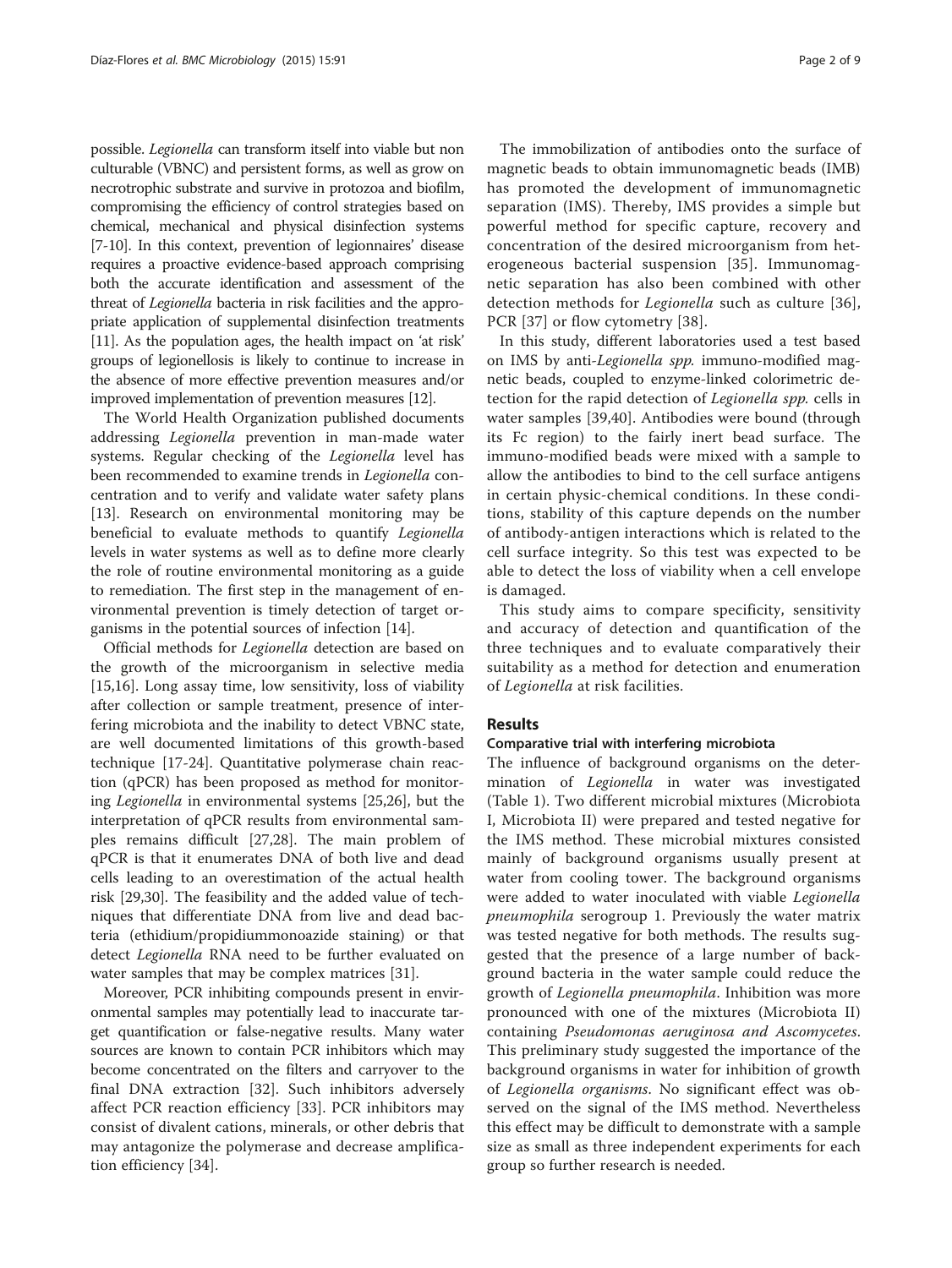<span id="page-2-0"></span>Table 1 Effect of microbiota on immunomagnetic method and the standard culture method

| Type of       | Sample         | Results, CFU $I^{-1}$ (Log <sub>10</sub> ) |                   |  |
|---------------|----------------|--------------------------------------------|-------------------|--|
| sample        | no.            | Culture method                             | <b>IMS</b> method |  |
| Water Matrix  | 1              | ΝD                                         | <b>ND</b>         |  |
|               | $\overline{2}$ | ΝD                                         | <b>ND</b>         |  |
|               | 3              | ΝD                                         | <b>ND</b>         |  |
| L.pneumophila | $\overline{4}$ | 3.3                                        | 3.4               |  |
|               | 5              | 3.4                                        | 3.5               |  |
|               | 6              | 3.1                                        | 3.7               |  |
| Microbiota I  | 7              | 3.0                                        | 3.3               |  |
|               | 8              | 3.5                                        | 3.7               |  |
|               | 9              | ΝD                                         | 3.7               |  |
| Microbiota II | 10             | ΝD                                         | 2.5               |  |
|               | 11             | ΝD                                         | 3.1               |  |
|               | 12             | ΝD                                         | 3.5               |  |

#### Sensing effect of biocides by IMS method

The loss or severe reduction in the IMS method signal after exposure of approximately  $1.0 \times 10^3$  colony forming units per milliliter (CFU ml<sup>-1</sup>) to 3 ppm of hypochlorite or 2,2-dibromo-3-nitrilopropionamide (DBNPA) 20% can be seen in Table 2. Reduction in IMS method signal was less evident after exposure of L. pneumophila to 100 ppm of Mefacide than other biocides. Mefacide is a biocide based on isothiazolinone requiring to be transported inside the cell.

#### Comparative trial among culture, qPCR and IMS method

A total of 65 water samples were assayed by all three techniques (culture, qPCR and IMS method). Of these, 27 (41.5%) were recorded as positive by at least one test. Legionella spp was detected by culture in 7 (25.9%) of these 27 samples. Eighteen (66.7%) of the 27 samples were positive by IMS method, and eighteen (66.7%) were PCR positive. The proportion of samples positive by PCR or IMS method was significantly greater than those positive by culture. Of the 18 IMS method-positive samples, 4 were also positive by PCR and culture, 9 were positive by PCR, and 5 were positive by culture, leaving 8 (12.3%) discrepant samples positive by the IMS method alone. One of the 5 culture-positive samples

Table 2 Effect of various biocide treatments on the IMS method test signal

| <b>Biocide</b>       | Contact time (min) | Reduction in signal<br>for IMS method (%) |  |
|----------------------|--------------------|-------------------------------------------|--|
| Hyplochlorite, 3 ppm | 60                 | 99                                        |  |
| <b>DBNPA 20%</b>     | 60                 | 90                                        |  |
| Mefacide, 100 ppm    | 60                 |                                           |  |

gave complete inhibition for PCR. Presentation of the results from the three tests is shown in Figure 1.

Of the eighteen samples positive by the IMS method, thirteen reported counts below  $10<sup>3</sup>$  colony forming units per liter (CFU l<sup>-1</sup>), six reported containing interfering microbiota and three reported PCR inhibition. Of the eight samples positive for the IMS method alone, one sample showing quantitative result  $>10^4$  equivalent CFU l <sup>−</sup><sup>1</sup> by the IMS method was undetected (partial inhibition) by PCR and contained interfering microbiota. The other seven samples (87.5%) showed quantitative results  $<$  6  $\times$ 10<sup>2</sup> CFU l<sup>-1</sup>. Of these seven samples, one showed inhibitors for PCR and other one showed competing background bacteria.

Of these 65 water samples, 24 were reported as containing interfering microbiota by culture and 8 were reported as containing partial (4) or complete (4) inhibitors of PCR (Table [3](#page-3-0)). So the rate of inconclusive results of culture and PCR were 36.9 and 12.3%, respectively. Interfering microbiota was diverse and colonies with different morphology and color were isolated (silver, yellow and brown colonies). Compared to that of culture, the sensitivities of the IMS method and qPCR were 71.4 and 85.7%, respectively. The performance characteristics of culture, IMS method and qPCR were recalculated considering the inclusion of samples positive by both PCR and IMS. Then, sensitivities of culture, IMS and PCR were 58.3, 83.3, and 91.7%, respectively.

Data were also examined from the point of view of decisions dependent on levels of action and alert as defined in European Guidelines. The alert and action levels for the IMS method were the same as for culture, because high correspondence between the two methods exists. The two tests would have resulted in identical responses for 93.8% of comparisons (Table [4\)](#page-3-0). In just one case culture indicated no action is required while the IMS

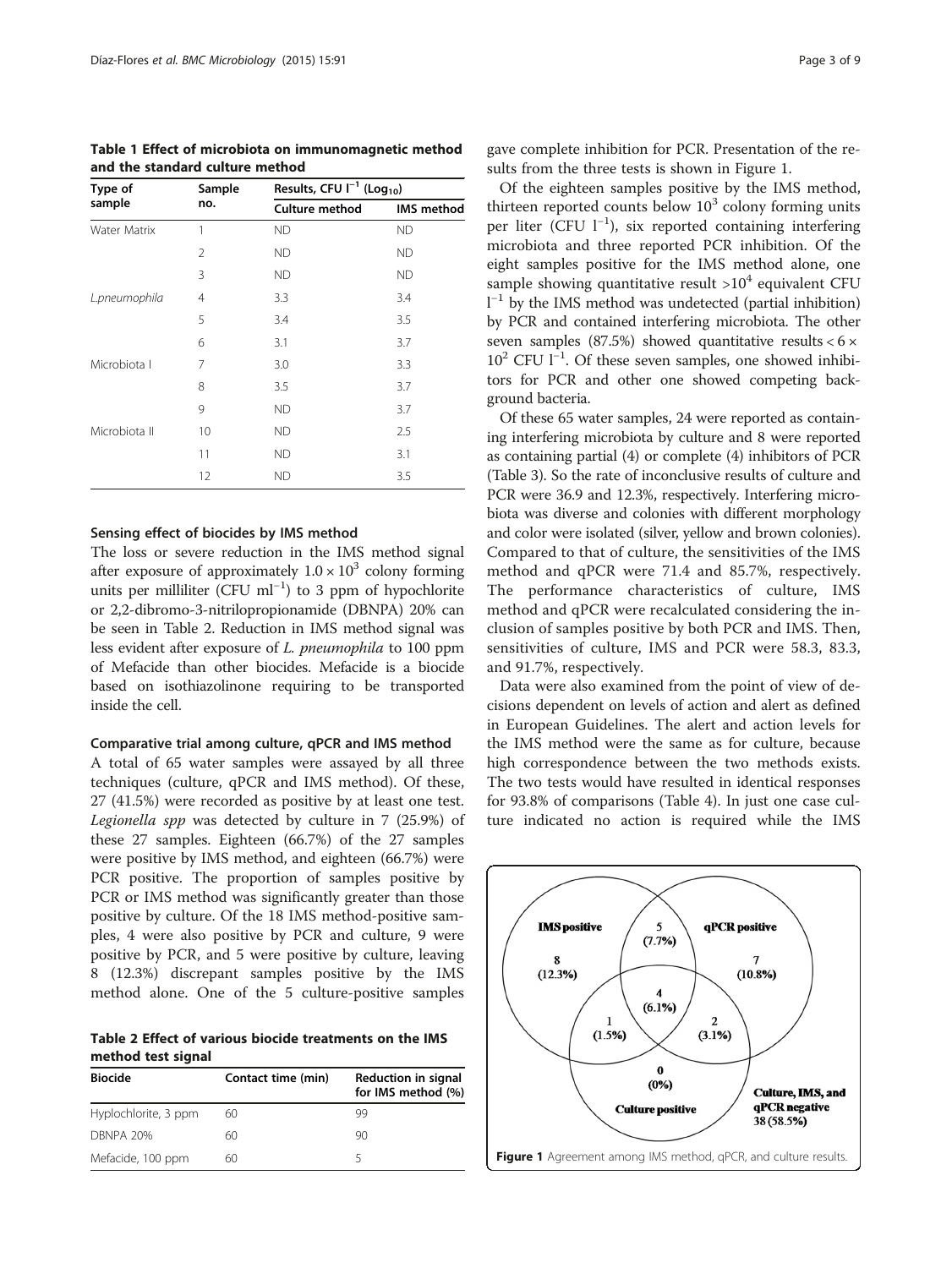<span id="page-3-0"></span>Table 3 Distribution of samples for the presence or absence of microbiota and PCR inhibition

|                      | Culture number |                                                   | qPCR number |    |  |
|----------------------|----------------|---------------------------------------------------|-------------|----|--|
| <b>Matrix</b>        |                | Microbiota No microbiota Inhibition No inhibition |             |    |  |
| Cooling towers       |                |                                                   |             |    |  |
| Detected             | 3              | $\left( \right)$                                  | 0           | 6  |  |
| Undetected 6         |                | 7                                                 |             | 13 |  |
| Hot/cold<br>sanitary |                |                                                   |             |    |  |
| Detected             | 2              | 2                                                 | 0           | 12 |  |
| Undetected           | -13            | 32                                                | $7*$        | 26 |  |
| Total                | 24             | 41                                                | 8           | 57 |  |

\*Four out of seven presented partial inhibition (only one of two replicates was inhibited).

method indicated emergency immediate action. This case corresponded to a sample presenting PCR inhibitors, so it was also not detected by PCR.

Recently, qPCR action and alert levels were proposed [[25\]](#page-8-0). PCR selected levels were those used for the culture, adjusted by corresponding mean log difference between quantitative PCR results reported in genomic units per liter (GU l<sup>-1</sup>) and culture results (CFU l<sup>-1</sup>) in the conducted study. Reported mean log difference for Legionella spp. was 1.05 log and 2.03 log for hot and cold water and cooling towers, respectively. The mean log differences found in this study were much lower than that reported by Lee et al.  $[25]$  $[25]$ ,  $-0.1$  log and 0.64 log for cooling towers and hot and cold sanitary water, respectively. As the sample size of cited report was larger than those applied in this study, the levels established in that report for Legionella spp. were assumed.

Considering Legionella spp target, for 89.1% of comparisons, use of the two tests (qPCR and IMS method) would have resulted in identical responses (Table [5](#page-4-0)). Additional 18 water samples analysed by both techniques were also included.

Both IMS method (Table 4) and qPCR (Table [6](#page-4-0)), for 93.8% of comparisons, would have resulted in identical responses that those derived from culture results.

#### **Discussion**

Routine testing for Legionella is required by most regulatory bodies despite the uncertainties of current quantification methods. Of the existing methods, culture is considered the "gold standard" and qPCR has been considered a very promising tool. Culture enumeration can underestimate the risk of Legionella due to, among others issues, inability to count viable but non-culturable (VBNC) organisms, slow growth rate of Legionella in a plate, overgrowing of accompanying organisms, presence of vesicles containing Legionella expelled from protozoa, or loss of cultivability during sample holding time prior culturing. For some samples containing PCR inhibitors, high quantification limits do not allow the quantification of the target by this technique in complex waters [[26](#page-8-0)]. There is a significant discrepancy between qPCR results and culture results for Legionella in water samples, because positivity rates for qPCR are usually greater than those obtained by culture [[27](#page-8-0)]. Both accompanying organisms and inhibitors may cause a rate of inconclusive results greater than 10–20% by these two techniques.

The purpose of this study was to compare three different techniques for the routine monitoring of Legionella spp in waters: culture, qPCR, and an IMS method whose extensive validation has been reported in the literature [[39,40\]](#page-8-0). Quantification of legionellosis risk requires enumeration of Legionella from an environmental source. High levels of Legionella spp in water  $(10^4$ - $10^{10}$  CFU  $1^{-1}$ ) are considered a risk of infection [[41-44](#page-8-0)]. Underestimating the risk of Legionella may have serious public health consequences and overestimating the risk may result in significant economic costs [[45\]](#page-8-0). In this study, laboratories were also concerned by the speed of the analysis because culture method can take up to 14 days to obtain a result, and the results are often variable with poor recovery, whereas qPCR can take 1 working day. Therefore it could be difficult to draw timely conclusions on the risk using the values from water samples by culture or qPCR when microbiota or PCR-inhibitory compounds are present. Minimizing these uncertainties, in part due to effects of natural water matrices, should result in improved management protocols.

Table 4 Comparison of action/alert levels using immunomagnetic separation based method (IMS) and culture for Legionella spp

| IMS method no. |              |                                         |                                     |                                         |              |              |
|----------------|--------------|-----------------------------------------|-------------------------------------|-----------------------------------------|--------------|--------------|
|                |              |                                         | Action                              | Alert                                   | Satisfactory | <b>Total</b> |
| Legionellaspp  |              | $\geq$ 10 <sup>4</sup> CFU $I^{-1}$     | $\geq$ 10 <sup>3</sup> CFU $I^{-1}$ | $<$ 10 <sup>3</sup> CFU l <sup>-1</sup> |              |              |
| Culture no.    | Action       | $\geq$ 10 <sup>4</sup> CFU $I^{-1}$     | $\Omega$                            |                                         | $\Omega$     |              |
|                | Alert        | $≥10^3$ CFU $I^{-1}$                    |                                     |                                         |              |              |
|                | Satisfactory | $<$ 10 <sup>3</sup> CFU l <sup>-1</sup> |                                     |                                         | 59           | 62           |
| Total          |              |                                         |                                     | 4                                       | 60           | 65           |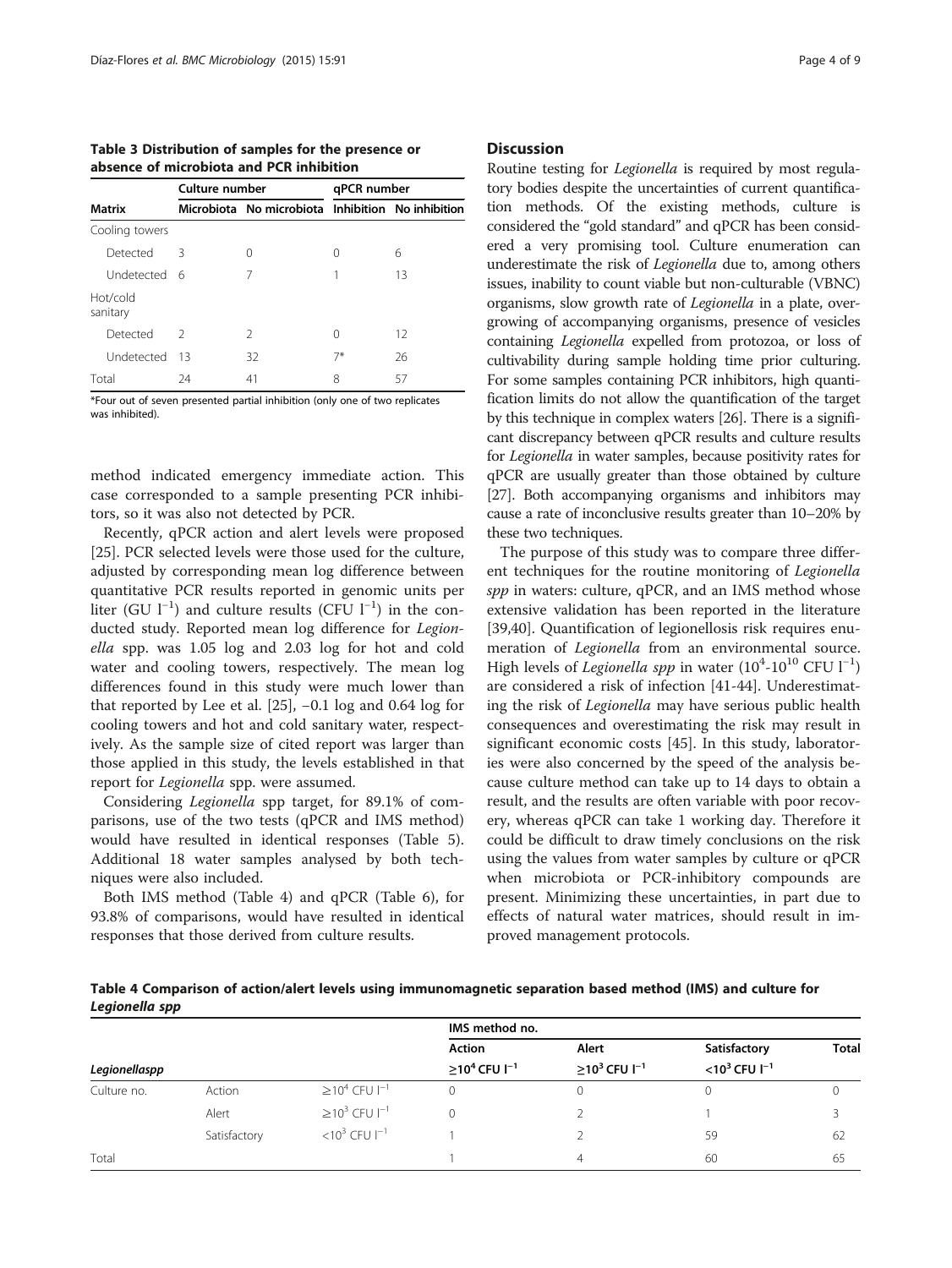|               |              |                                    |                       | IMS method no.                             |                      |                                  |              |
|---------------|--------------|------------------------------------|-----------------------|--------------------------------------------|----------------------|----------------------------------|--------------|
| Legionellaspp |              |                                    |                       | <b>Action</b>                              | Alert                | Satisfactory                     | <b>Total</b> |
|               |              | Hot/cold sanitary                  | <b>Cooling towers</b> | $\geq$ 10 <sup>4</sup> CFU l <sup>-1</sup> | $>10^3$ CFU $I^{-1}$ | $<$ 10 <sup>3</sup> CFU $I^{-1}$ |              |
|               | Action       | $\geq$ 10 <sup>5</sup> GU $I^{-1}$ | $>10^6$ GU $I^{-1}$   | 10                                         |                      | 0                                | 12           |
| gPCR no.      | Alert        | $\geq$ 10 <sup>4</sup> GU $I^{-1}$ | $>10^5$ GU $I^{-1}$   | $\Omega$                                   |                      |                                  |              |
|               | Satisfactory | $< 10^4$ GU $I^{-1}$               | $< 10^5$ GU $I^{-1}$  |                                            |                      | 62                               | 68           |
|               | Total        |                                    |                       |                                            | 9                    | 63                               | 83           |

<span id="page-4-0"></span>Table 5 Comparison of action/alert levels using quantitative PCR (qPCR) and immunomagnetic separation based method (IMS) for Legionella spp

In this context, participating laboratories explored an IMS method as a new approach to detecting and quantifying Legionella in a pre-concentrated water sample, in just 1 hour, for the intended purpose of prevention. The rate of inconclusive results found in this study for culture (36.9%) and qPCR (12.3%) confirmed the limitations of these two techniques anticipated by other studies. The results suggest that the performance of PCR and culture techniques are more influenced than the IMS by the characteristics of the water matrix (background microorganisms, inhibitory substances). This may serve to explain why the major discrepancy of the results was observed in the more dirty samples, were also more susceptible to colonization by Legionella.

This study also confirmed the suitability of the IMS method test for the detection and quantification of Legionella spp. in water samples. The final protocol comprised sample pre-concentration by filtration and resuspension, magnetic capture using immunoactivated beads, and colorimetric enzyme-linked immunodetection in just 1 h of analysis. Immunomagnetic separation of captured microbial target allowed minimizing matrix effects providing a better recovery of the Legionella present in the sample. Results in this study indicate that the IMS method could provide a more reliable detection of the viable target. Both background organisms and PCR-inhibitory compounds may be removed from a sample without loss of sensitivity through dilution, simultaneously providing the concentration of the target.

Immunomagnetic separation introduced a purification step to detect target cells separated from debris or other

cells, and the direct analysis on the washed complexes of Legionella and beads avoids the loss of cells in a detachment step. The IMS method used Legionella-specific polyclonal antibody-coated beads so a broader spectrum of suitable antigens on the bacterial surface can be attributed to contributing to an increase in the likelihood of detection. Thereby it seems that the IMS method is able to detect an intact whole cell target more effectively. This occurs even though some of the samples (mainly from cooling towers) presented dirtiness that made handling difficult. Thus, the IMS method reduced the likelihood of inconclusive results in Legionella testing. Results indicated that the IMS method could be a more reliable option, particularly in the analysis of water samples with high levels of contamination.

Results also showed that the IMS method distinguished between intact cells and cells damaged by biocides at level of cell envelope integrity. This could be explained because the IMS method introduced extensive washing of bacteria-beads complexes by selected working buffers while shaking, removing loosely bound bacteria. The number of interactions between bead surface and damaged cell surface was likely to be insufficient. In fact, biocides which are harmful to the antigens exposed at the cell envelope caused rapid loss of IMS method signal as opposed to the biocides that need to be incorporated inside the cell to work. Therefore, this IMS method can provide an indication of cell viability based on the integrity of the outer cell envelope, depending on the action mechanism of the applied biocide.

| Table 6 Comparison of action/alert levels using quantitative PCR (qPCR) and culture for Legionella spp |  |
|--------------------------------------------------------------------------------------------------------|--|
|                                                                                                        |  |

|               |              |                                     | qPCR no.                                                                                         |                                                                |                                                              |              |
|---------------|--------------|-------------------------------------|--------------------------------------------------------------------------------------------------|----------------------------------------------------------------|--------------------------------------------------------------|--------------|
| Legionellaspp |              | Hot/cold sanitary                   | <b>Action</b><br>$\geq$ 10 <sup>5</sup> GU $I^{-1}$<br>$\geq$ 10 <sup>6</sup> GU I <sup>-1</sup> | Alert<br>$≥104$ GU $I-1$<br>$\geq$ 10 <sup>5</sup> GU $I^{-1}$ | Satisfactory<br>$< 10^4$ GU $I^{-1}$<br>$< 10^5$ GU $I^{-1}$ | <b>Total</b> |
|               |              | <b>Cooling towers</b>               |                                                                                                  |                                                                |                                                              |              |
|               | Action       | $\geq$ 10 <sup>4</sup> CFU $I^{-1}$ | $\mathbf{0}$                                                                                     | 0                                                              | 0                                                            |              |
| Culture no.   | Alert        | $>10^3$ CFU $I^{-1}$                | 0                                                                                                | 0                                                              | 3                                                            |              |
|               | Satisfactory | $<$ 10 <sup>3</sup> CFU $I^{-1}$    | 0                                                                                                |                                                                | 61                                                           | 62           |
|               | Total        |                                     | $\mathbf{0}$                                                                                     |                                                                | 64                                                           | 65           |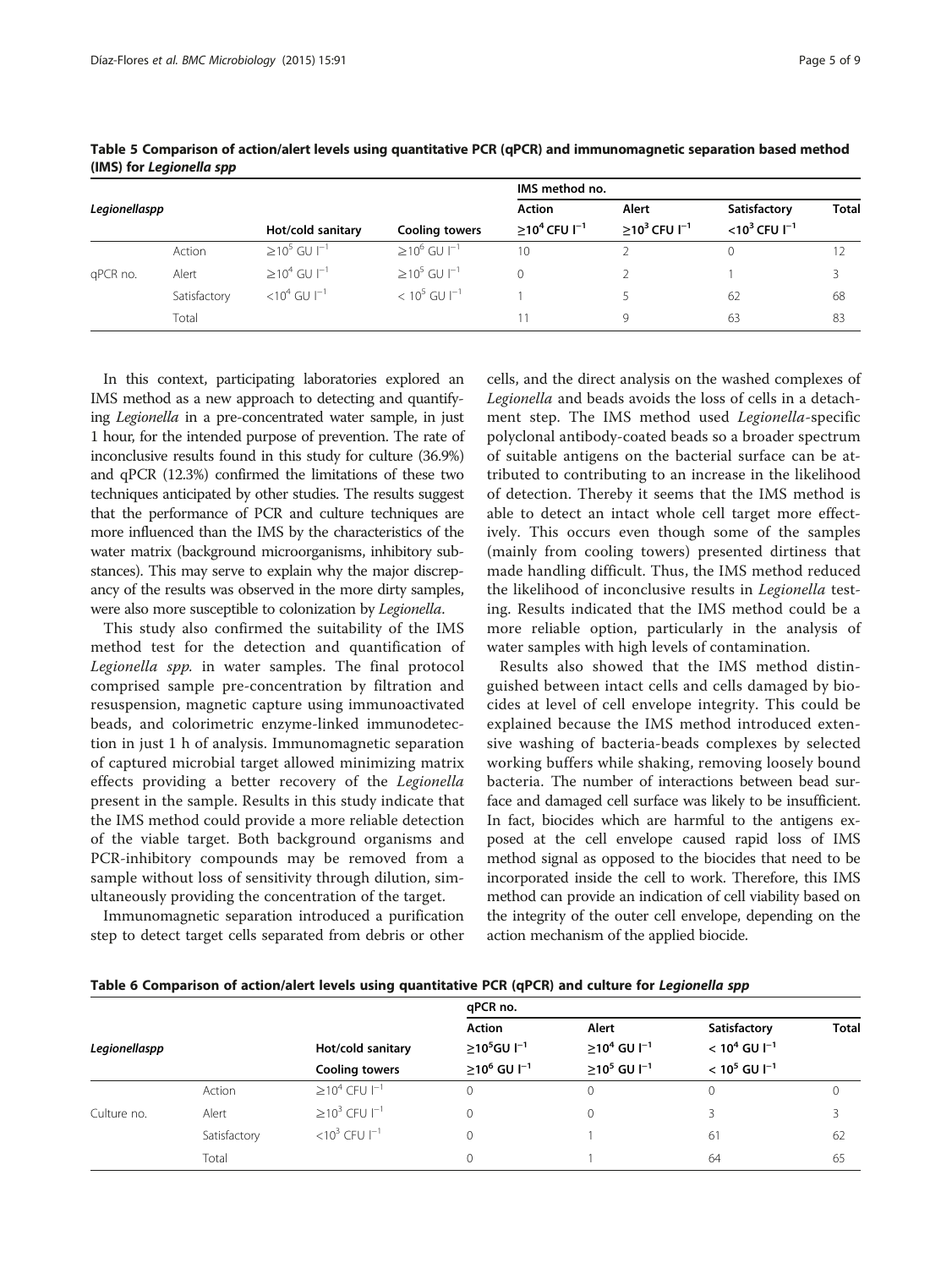Many molecular viability markers have been proposed to distinguish between live and dead Legionella cells. Generally, these markers need to be incorporated inside the cell to react with nucleic acids under certain experimental conditions, so they need to pass through a very complex cell envelope. Moreover, this envelope is thickened in the infective stage of Legionella, so it can be regarded as a 'complex multi-barrier system' [[46](#page-8-0)]. It should be expected that the complexity and phenotypic plasticity of the Legionella cell envelope would influence on the efficacy of the marker uptake. This efficacy will also depend on the intrinsic chemical characteristics of the marker, the range of experimental conditions and the composition of the natural water samples. It is therefore necessary to conduct intensive preliminary laboratory-based experiments to optimize application protocols. The IMS method is specific to outer envelope integrity. As this outer envelope presents characteristic antigenic structures, correlated with virulence properties, the strategy used in this study was based on the control of interactions between beads activated with antibodies and this outer envelope to target the capture of undamaged cells.

During this study, few positive PCR or positive IMS method results were confirmed by culture (approximately 8% in both cases). This could be explained by the frequent presence of contaminating microorganisms that interfere with Legionella growth (36.9%), which lead to decreased sensitivity. Moreover, Legionella cells that are viable but non-culturable are not detected by conventional culture.

The difference in positivity rates was due largely to false-negative culture results rather than to falsepositive results by PCR or IMS method. Concerns remains over PCR false-positive results due to contamination with dead cells or free DNA. Moreover, eight samples (12.3%) showed complete or partial PCR inhibition. Neither DNA nor damaged envelope cells were detected by IMS method.

Interestingly the mean log difference between quantitative PCR result (GU/L) and IMS method result (equivalent CFU l−<sup>1</sup> ) in natural water samples was 0.70  $(SD = 1.02)$  based on 9 pairs of samples in which Legionella spp. were detected by both methods. In contrast for artificial water samples, there was 8 pairs of samples for which the mean log difference was  $-0.05$  $(SD = 0.16)$ . Only pairs of results with readings above the quantification limit have been used. This probably reflects the fact that practically all DNA target for PCR was contained into viable cells inoculated in artificial samples, which are the target of the IMS method at the same time. However, a fraction of DNA detected by PCR in environmental samples might be free or belonging to dead or damaged cells, without sanitary risk.

In view of the difficulty to find a correlation between qPCR and culture, data analysis to derive action and alert levels has been reported. This analysis adjusted qPCR action levels to achieve a high proportion of results in the boxes indicating agreement in the actions required and to minimize any results in those corresponding to complete disagreement. This adjustment was based on the mean difference found in the study for Legionella spp. in cooling towers,  $2.03$  (SD = 1.07), and hot and cold water system,  $1.05$  (SD = 0.81). This criterion is dependent on the nature of the system and its treatment. The IMS method used in this study has a demonstrated correlation with culture method [[40](#page-8-0)]. Therefore the IMS method uses the same action and alert levels still defined for the culture by European Guidelines while overcoming the major drawbacks of the growth-based techniques.

For three comparisons between qPCR and culture method, there was partial disagreement with culture indicating an alert response when qPCR was satisfactory as opposed to one comparison with qPCR indicating an alert response when culture was satisfactory. For one comparison between the IMS and culture methods, there was partial disagreement with culture indicating satisfactory response when IMS method indicated alert as opposed to two comparisons with culture indicating alert when IMS method indicated satisfactory response. Moreover, for one comparison there was complete disagreement with culture indicating satisfactory response when the IMS method indicated a requirement for emergency action. For this last sample, both interfering microbiota for culture and possible qPCR inhibition (dirty sample) were reported. As the detection step in the IMS method is always performed at the end of analysis when the captured target has been purified, the conditions of the final measurement are consistent and independent of the water matrix. This fact can simplify the process and renders the IMS method suitable for routine monitoring in sanitary inspection and surveillance.

#### Conclusions

The methods tested in the present study might be used in laboratories for routine water analysis. Both culture and qPCR methods were more influenced by matrix effects than the IMS method. The IMS method provides a testing protocol based on immunomagnetic purification to reduce the rate of inconclusive results for the purpose of risk assessment and management legislation. In future it will be possible to derive algorithms for the use of IMS method for routine monitoring at laboratories and risk facilities. From the data collected in this study and from others, these algorithms will use the same alert and action levels that those defined by culture, with the benefit to avoid interference from background organisms or substances.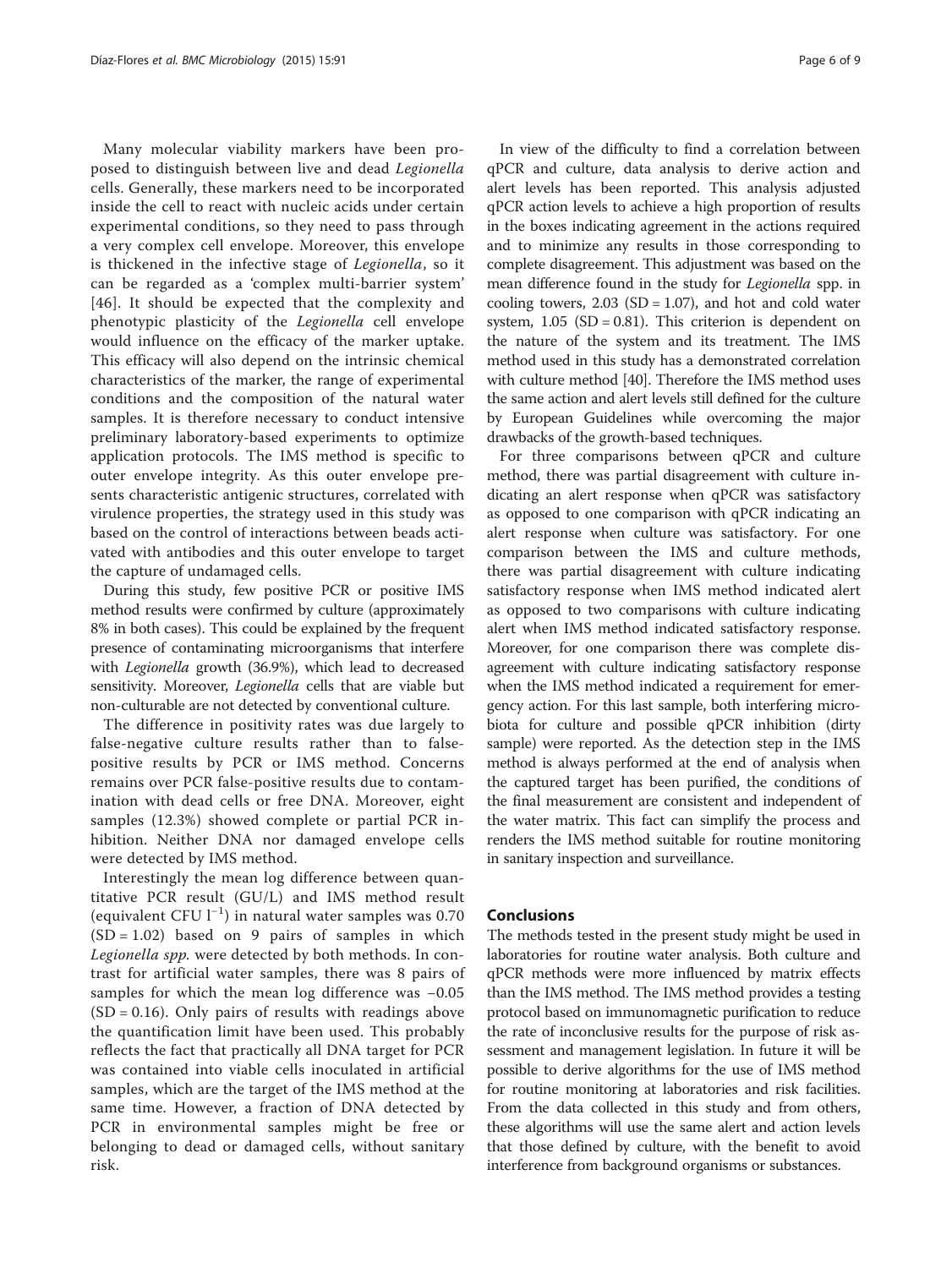#### **Methods**

### Participating laboratories

Three laboratories participated in this study. Of these laboratories, two were public health laboratories conducting Legionella testing in its routine work. The other one was a private laboratory also accredited for Legionella testing that are regularly testing water samples for clients maintaining facilities. All laboratories were experienced in the detection and isolation of legionellae by culture and PCR and demonstrated competence by their performance in external quality assurance schemes for Legionella isolation. To ensure that all laboratories were able to use the immunomagnetic method reliably, a training trial was performed at the beginning of the study. Laboratory 1 performed the standard ISO 11731 method and the IMS method on water samples containing target organism and different mixtures of interfering microbiota. Laboratory 2 performed the IMS method on water samples with and without different biocides. Laboratory 3 conducted a comparison study with all three techniques: the IMS method, qPCR, and culture.

#### Trial with interfering microbiota

Legionella pneumophila serogroup 1 (ATCC 33152) was provided by Eurofins (France). Environmental isolates of no-Legionellae microorganisms usually present at environmental water samples was used to prepare two mixtures of potentially interfering microbiota. The Mixture I consisted of Pseudomonas aeruginosa, Escherichia coli, and Streptococcus faecalis. The Mixture II consisted of Pseudomonas aeruginosa, and Ascomycetes. A water matrix tested negative for both methods was selected. Three groups of microbial samples were prepared. The first group consisted of three independent 250 ml-portions of this matrix, each spiked with  $2 \times 10^4$  CFU of *Legionella pneumophila* serogroup 1. The second group consisted of three independent 250 ml-portions of this matrix, each portion spiked with  $2 \times 10^4$  CFU of Legionella pneumophila serogroup 1 and  $10<sup>8</sup>$  CFU of each microorganism belonging to the mixture I. The third group consisted of three independent 250 mlportions of this matrix, each portion spiked with  $2 \times$  $10^4$  CFU of Legionella pneumophila serogroup 1,  $10^8$  CFU of Pseudomonas aeruginosa and  $5 \times 10^3$  CFU of Ascomycetes, corresponding to mixture II. All 250 mL-portions were assayed by both culture and the IMS method.

### Trial with biocides

Three biocides were selected for this experiment. Hypochlorite (oxidizing agent) and DBNPA (not oxidizing agent) did not need to be internalized inside the cell to act on the cell, and Mefacide (based on isothiolizonona) need to be internalized because it acts on metabolism. Five independent experiments were conducted. For each independent experiment a suspension of Legionella pneumophila serogroup 1

was prepared and divided into four portions. One portion without biocide was considered as positive control and the other three portions were mixed each one with a 1 ppm of hypochlorite, 50 ppm of DBNPA 20% and 100 ppm of Mefacide, respectively. After 1 hour contact time, both control and samples were assayed by the IMS method.

#### Comparative trial

# Sampling

Water samples (a total of 65) were collected from both urban and rural areas of Castilla La Mancha and Madrid. Water samples included different matrices as cooling tower, sanitary water (hot/cold), nebulizer and spa matrices. Water samples of 2 L from were collected in accordance with ISO 19458:2006 into sterile containers containing sodium thiosulphate to neutralize any residual oxidizing biocides in the water. Samples were transported to the laboratory as soon as possible, and processed within 24 h of collection. Eighteen additional artificial samples were prepared by spiking Legionella pneumophila serogroup 1 ATCC33152 (Bioréférence, Eurofins) and were analysed by qPCR and the IMS method.

#### Filtration and resuspension of cells from water samples

Each sample was mixed well by shaking by hand then filtered through a 2.7 μm glass fiber pre-filter (Filterlab) and a 0.4 μm nylon filter (Millipore) overlapped. Prefiltration allowed separation of bacteria from bigger particles and this was discarded after filtration. The filter was then removed from the filter holder and placed with 20 ml of the diluent L0 (Biótica) in a 100 ml sterile plastic container, vigorously vortexed for 2 minutes.

Each 20 ml concentrated sample was thoroughly mixed and then divided into three portions. One 10 ml portion was assayed by qPCR (Applied Biosystems) for Legionella spp. with internal process controls in order to assess inhibition or suboptimal reaction conditions. The second 1 ml portion was assayed by culture for Legionella species following ISO 11731. The third 9 ml portion was assayed by the IMS method (Legipid, Biótica).

All three techniques were applied to the same concentrated sample, so results were not affected by variety of filtration/resuspension step.

#### Reference culture method

Culture procedure followed the ISO standard 11731– 1:2004. 0.1-0.5 ml portions of concentrated sample were cultured onto the selective medium GVPC without pretreatments, at 36°C for 10 days. Presumptive colonies were cultivated on buffered charcoal yeast extract media, BCYE and BCYE-Cys, at 36°C during at least 2 days. Colonies grown on BCYE but not on BCYE-Cys were confirmed as Legionella. Moreover, agglutination latex test was also applied for suspicious colonies.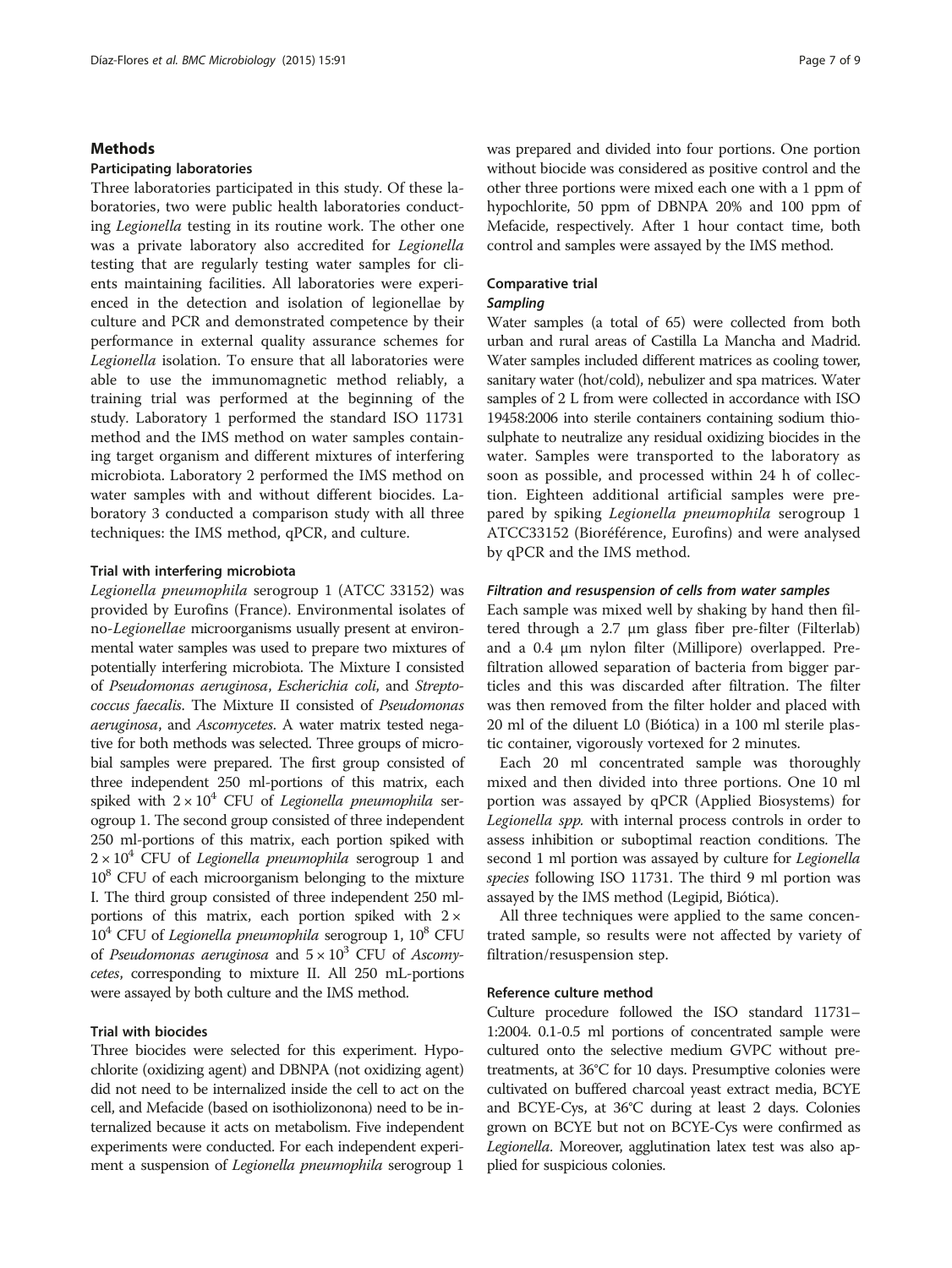#### Immunomagnetic method

9 ml portion of each concentrated sample was assayed by IMS method (Legipid, Biótica). Assays were conducted according to the instructions of manufacturer. The immunomagnetic procedure consisted of three steps: Legionella-capturing with magnetic beads activated with immobilized antibodies against Legionella, washing of the complexes Legionella-beads, Legionella-labeling with enzyme conjugated antibodies against Legionella, washing of the labeled complexes, and colorimetric reaction. The protocol from Biótica was applied. A negative control was tested in parallel for subtracting the signal of unspecific adsorption from the signal of the tested sample. The specificity of the IMS method has been evaluated [[39](#page-8-0)]. The IMS method derived equivalent CFU results because there is a correspondence between IMS and culture methods [[40\]](#page-8-0).

#### qPCR Legionella spp assay

10 ml portions of concentrated sample in falcon tubes were centrifugated at 2,000 rpm for 10 minutes, obtaining 350 μl of the supernatant. After addition of 50 μl of reaction buffer on each supernantant, two replicates of 10 μl were assayed.

- (i) DNA extraction. 50 μl of lysis reagent was added on each microcentrifuge tube containing the supernatant, to facilitate the cell membrane breakage. The tubes were vortexed and then incubated at 95°C for 10 min in a thermomixer. Following incubation, tubes were left to equilibrate at room temperature for 5 minutes. Thetubes were then vortexed and centrifuged at 6,000 rpm for 2 minutes and each supernatant was transferred to an eppendorf tube. Extracted DNA from concentrated samples was added to PCR mixtures immediately or stored at −20°C a maximum of 2 days.
- (ii) **DNA amplification.** PCR tubes were placed in a model StepOne 96-well thermal cycler (Applied Biosystems). Two 20-base oligonucleotides were used as amplimers enclosing a 386-bp fragment of the 16S rRNA gene. p1.2 (59-AGGGTTGAT AGGTTAAGAGC-39) was located at positions 451 to 470, and cp3.2 (59-CCAACAGCTAGTTGAC ATCG-39) was complementary to positions 836 to 817.The amplification reactions were performed in optical microplates using a total volume of 25 μl. Ten microliter of extracted DNA was added to each well on 15 μl of PCR mix containing thermostable Taq polymerase and specific probe for Legionella spp (gen 16 s, 386 pb (451–837)). All samples were amplified in duplicate, reporting the average of the two obtained results. The reaction mixtures contained 1× TaqMan universal PCR master mix (PCR buffer,

deoxynucleoside triphosphates, AmpliTaq Gold polymerase, Amp Erase uracil N-glycosylase [UNG], MgCl2; Life Technologies, Madrid, Spain), 300 nM of each Legionella-specific primer, 250 nM TaqMan Minor Grove Binding (MGB) Legionella-specific probe labeled with 6-carboxy fluorescein (FAM) excitation and emission wavelengths of 495 and 515 nm respectively- , and 250 nM TaqMan Minor Groove Binding (MGB) probe labeled with VIC - excitation and emission wavelengths of 528 and 546 nm respectively-, to detect internal control of the process (IPC).

(iii) **Quantification.** Quantitative results were obtained by a calibration curve in the range of 10–100,000 genomic units (GU), with five levels and three replicates per level. Included in each run were three negative controls and two positive controls, and one internal positive control (IPC) for each sample. The inclusion of the IPC in each reaction avoids false negatives due to the presence of substances that inhibit PCR. The IPC signal proves that PCR reagents are working and amplifying satisfactorily. The inhibition is reported as partial if the IPC is inhibited in one of the replicates, and it is reported as complete if the IPC is inhibited in the two replicates.

#### Competing interests

The authors declare that there are no competing interests.

#### Authors' contributions

GR, JM and FC conceived the study. AD, FC and JM designed the experiments. RF and GR wrote the paper. IS, EA, CB and AD performed experiments and analyzed data. RF and AD helped with research design. IS, JM, FC, GR, RF and AD helped with manuscript discussion. JM and FC provided samples. JM and IS helped to draft the manuscript. All authors have read and approved the final manuscript.

#### Acknowledgements

We are grateful to Consejería de Sanidad y Consumo de la Comunidad de Madrid and Consejería de Sanidad y AsuntosSociales de la Comunidad de Castilla-La Mancha for making available facilities for laboratory assistance. We would like to acknowledge Fernando Cebrián and José Frutos for their support of this work. We would like to thank laboratory technicians of the Laboratorio Regional de Salud Pública and Instituto de Ciencias de la Salud, for the practical help with the analysis of water samples. Parts of the results have been presented as an oral communication at 2<sup>nd</sup> Meeting of the European Study Group for Legionella Infections (ESGLI) in Barcelona, Spain, 17–19 September 2014. The study was funded by the Valencian Institute of Business Competitiveness (IVACE), I + D PYME project IFIDTA/2014/64.

#### Author details

1 Departamento de Microbiología General III, Facultad de Ciencias Biológicas, Universidad Complutense de Madrid, Campus Moncloa, 28040 Madrid, Spain. 2 Instituto de Ciencias de la Salud Ctra, de Extremadura Km. 114, 45600 Talavera de la Reina, Spain. <sup>3</sup> Laboratorio Regional de Salud Pública Consejería de Sanidad y Consumo/Comunidad de Madrid, C/ Sierra del Alquife N 8, 2 Planta, 28053 Madrid, Spain. <sup>4</sup>Iproma, S.L, Cno.de la Raya 46, 12005 Castellón Spain. <sup>5</sup>Departamento de Biocatálisis, Instituto de Catálisis y Petroleoquímica Consejo Superior de Investigaciones Científicas, Campus UAM-CSIC, 28049, Cantoblanco Madrid, Spain. <sup>6</sup>Biótica, Bioquímica Analítica, S.L, Science and Technology Park of Jaume I University, Campus RiuSec - Espaitec 2, planta baja, E12071 Castellón de la Plana, Spain.